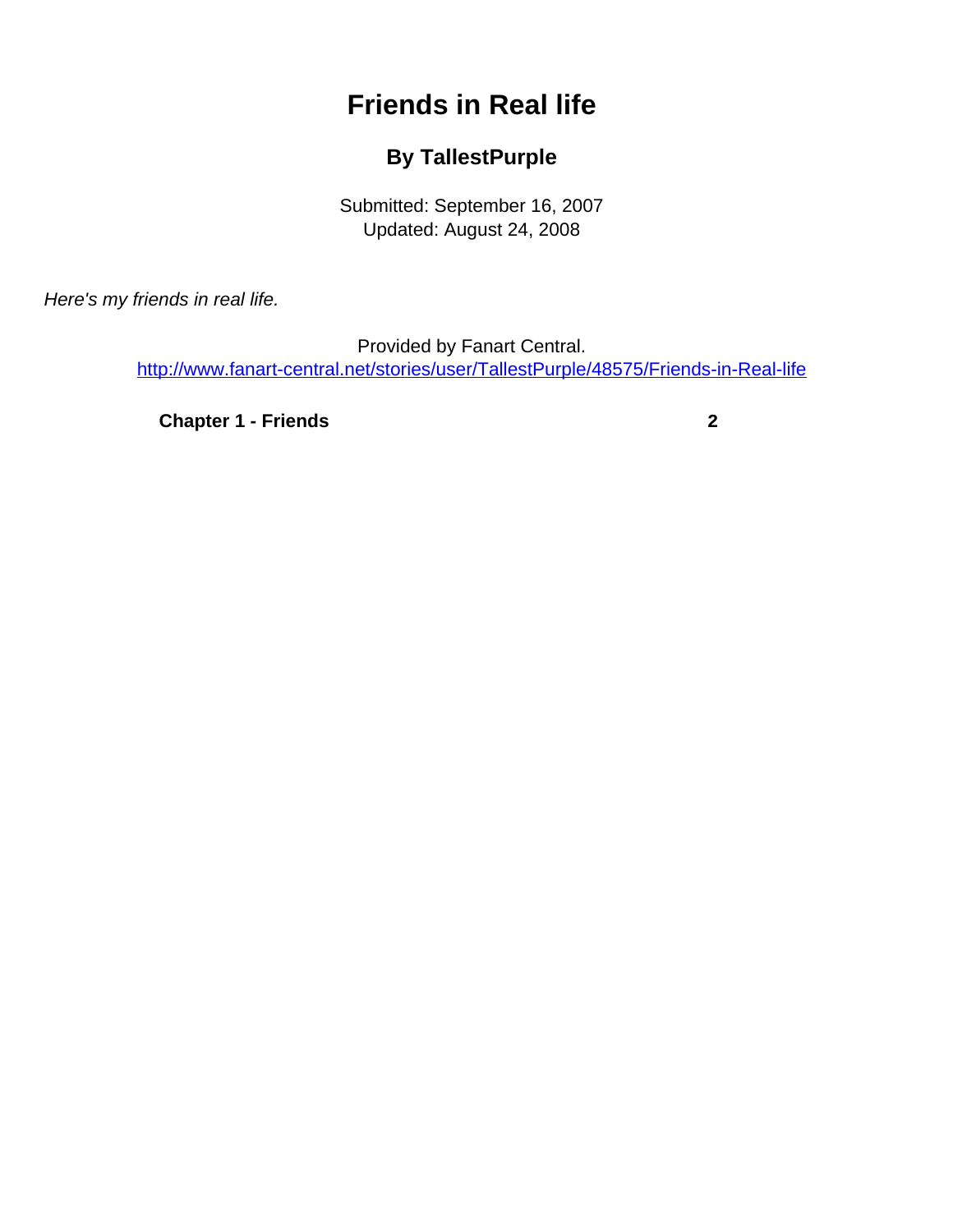## **1 - Friends**

#### ~~~~~~~~~~~~~~ MY FRIENDS IN REAL LIFE:

<span id="page-1-0"></span>Laney: Laney is my best friend in the whole world. I love her to peices. She's is honestly the other half of me, we consider ourselves the same person. We hang out all the time, and always are talking to each other. We are ALWAYS being asked if we are related, sisters,or twins by everyone. Even people we got to the same school with. xD She wants to dye her hair pink. She probably will too xD Random Quote: "Yep. It's Mutual xD"



Heidi: Is the kind of person who can always make you smile, she loves anime and manga. She's sarcastic at times, but it's always the stupid kind of sarcasm that can make you laugh. She gets everyone to chase me and poke me, because she thinks I'm scarred of being poked, but she thinks it's

funny. She amazes me c8. I miss her at school -sob-Random Quote: "-sits like L- Let's bake a cake c8"



Abby: Is always in a good mood. She is always very protective of her friends, She threatens anyone who comes near hurting any one of her friends, and takes it very seriously. She loves Cloud from final fantasy, and takes martial arts classes, and beats up 32 year old men. Quote:"I remembered...I remembered...."